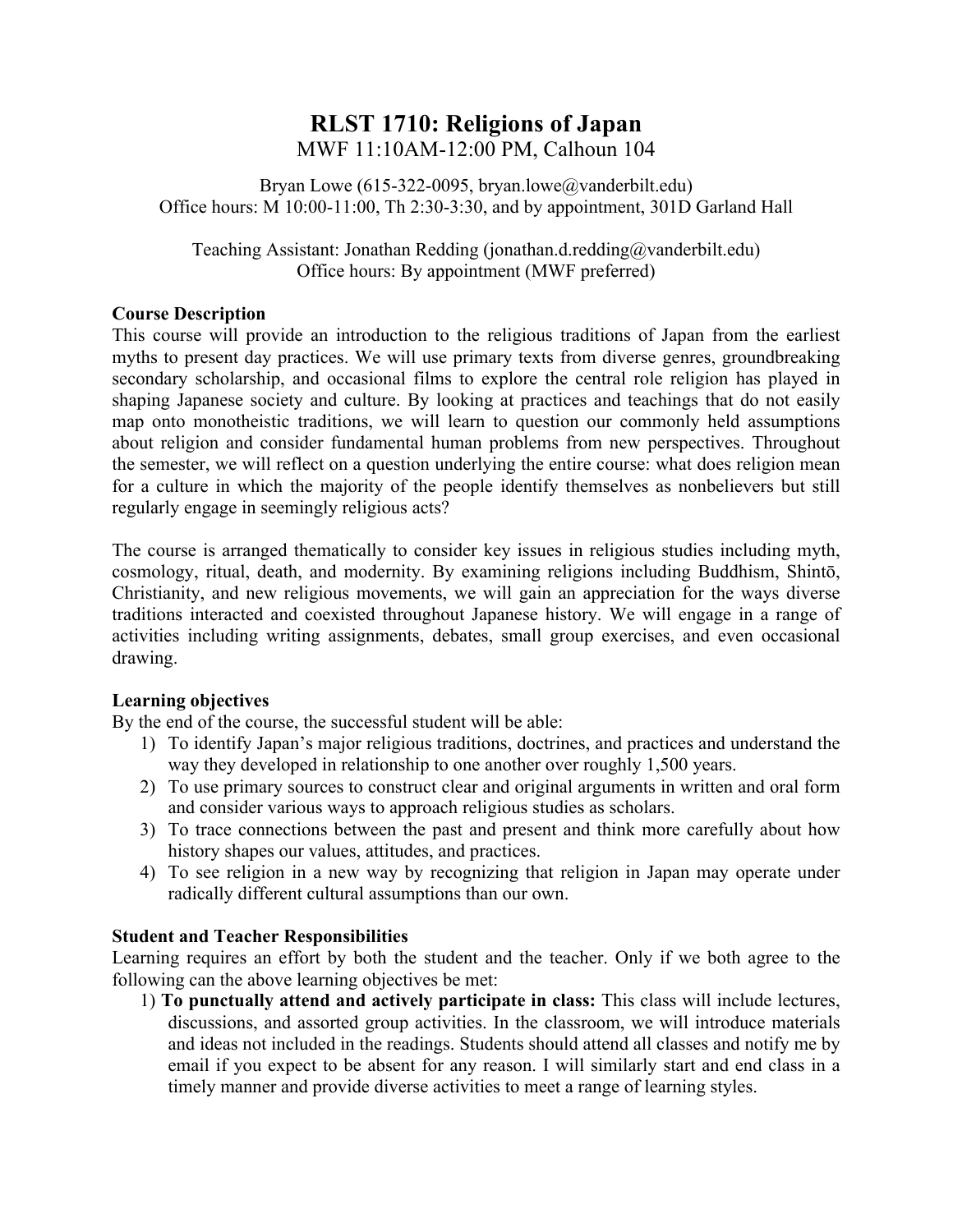- 2) **To complete all assignments by the date indicated:** Many of the classroom activities will assume that you have completed the readings, so be sure to finish them by the start of class for the day listed on the syllabus. **Twenty-four hour notice is required for extensions on written work**. Extensions will be granted at the discretion of the instructor and are by no means guaranteed. Students will be penalized a third of a letter grade for each day late including weekends (ex. a B+ will become a B if one day late, a B- if two days late, etc.). The instructor will return written work within one week.
- 3) **Critically engage the materials presented in the course:** Critical engagement is a two way street: we should be open-minded enough to allow the assignments to challenge our assumptions but should also actively question the arguments and ideas advanced in the texts and class. This type of reflection is expected both in discussion sections and in your written work for teacher and students alike.

#### **Honor Code**

All academic work at Vanderbilt is done under the Honor System. Students may collaborate in preparation for class, but all written assignments are to be completed independently. Please be sure to provide proper citations in your papers. If you have any questions about citation practices or the honor code, please do not hesitate to ask.

#### **Accommodations**

If you have a learning or physical disability, or if you learn best utilizing a particular method, please discuss with the instructor how I can accommodate your learning needs. I am committed to creating an effective environment for all learning styles and will maintain confidentiality. If appropriate, you should contact the Equal Opportunity, Affirmative Action, and Disability Services Department to get more information on accommodating disabilities.

#### **Evaluation**

- 1) Active class participation: Students will be assessed on attendance as well as regular participation in classroom activities, including but not limited to Friday discussions. To receive an "A" level grade in class participation, a student should attend every class and participate in a way that shows careful reflection on the assignments and awareness of your relationship with your classmates.
- 2) Online Timeline and Presentation: Students will create a timeline on Tiki-Toki. The timeline will contain at least 60 entries of three sentences each. A detailed assignment will be distributed on the second day of the course. Students will also sign-up for an oral presentation of their timeline (5 minutes followed by discussion).
- 3) Paper: You will complete a four-page double spaced paper related to your timeline. A detailed assignment will follow.
- 4) Final Exam: This exam will be cumulative and will include multiple-choice questions on key terms, IDs of important passages from the readings, and essay questions. Some of the essay questions will ask you to synthesize material from different weeks of the course. A more detailed explanation will be provided toward the end of the semester.

#### **Grading**

Class participation: 20% (10% attendance, 10% in-class participation) Online Timeline: 25%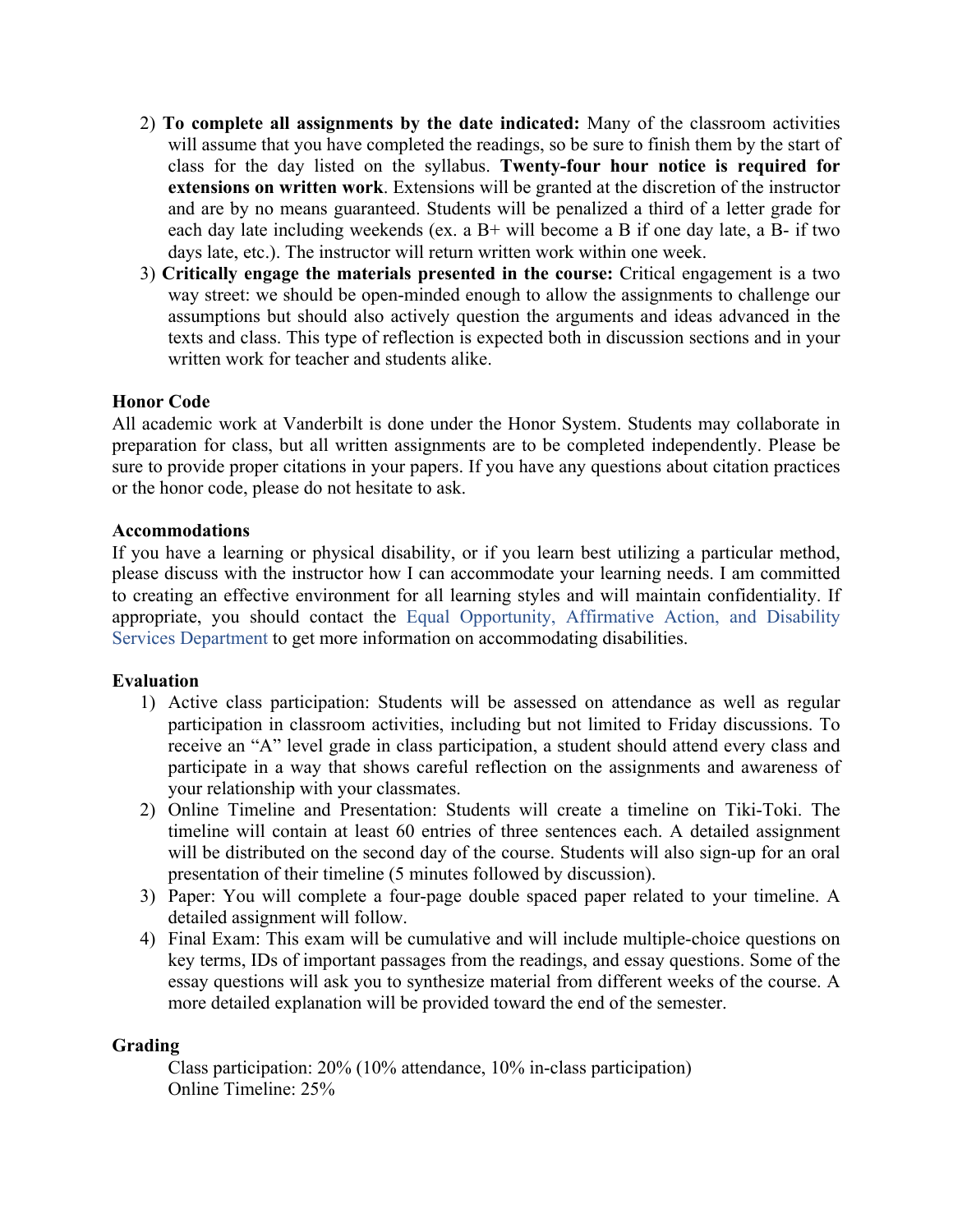Presentation of Timeline Entries: 5% Paper: 20% Final exam: 30%

|                | A 94-100  | $A - 90 - 93$ |
|----------------|-----------|---------------|
| $B+87-89$      | B 84-86   | $B - 80 - 83$ |
| $C+77-79$      | $C.74-76$ | $C - 70 - 73$ |
| $D+67-69$      | D 64-66   | $D - 60-63$   |
| F 59 and below |           |               |

Please note that grades do not round-up and are non-negotiable. A 93.99999 is still an A- without exception. I am happy to discuss the reasons you received a given grade, but I will not change your grade, unless you found an obvious mistake (an answer that was correct but marked wrong). I also will not give any extra credit opportunities to boost your grade beyond the standards outlined above.

#### **Texts for Purchase (all also available on reserve at Central Library)**

Ian Reader, *Religion in Contemporary Japan* (*RCJ* on syllabus) George Tanabe (ed.), *Religions of Japan in Practice* (*RJP* on syllabus) Endō Shūsaku, *Silence* All other readings have been posted in e-reserves on Blackboard.

#### **Schedule**

#### **Week One: Intro I**

Monday (1/11): Intro to syllabus; defining religion Wednesday (1/13): What is religion in Japan; Overview of Timelines Assignment **Read:** *RCJ*, chapter 1 Friday (1/15): *Matsuri: A Tribute to Eight Million Japanese Gods* (in-class screening and activity); Trouble shooting for Timelines; **all meet in Calhoun 104**

#### **Week Two: Intro II**

#### Monday (1/18): **No class Martin Luther King Day**

Wednesday (1/20): Defining Religion in Japan and Discussion of *Matsuri*; Sign-up for timeline presentations Background on Weizhi account

**Read:** *RCJ*, chapter 2

**\*\*\*Special event: Lecture by Richard Jaffee, "Following the Cotton Road: Japanese Corporate Pilgrimage to India, 1926-1927," Thursday January 21 at 4:10 PM; all who attend are excused for one timeline post this week and will only need 59 posts total (you will receive full credit for the equivalent of one post for attending)**

Friday (1/22): Timelines Presentation 1; Discussion of Weizhi **Read:** Kidder (trans.), excerpt from the Weizhi (Blackboard)

#### **Week Three: Japan's Earliest Myths**

Monday (1/25): Japan's Earliest Myths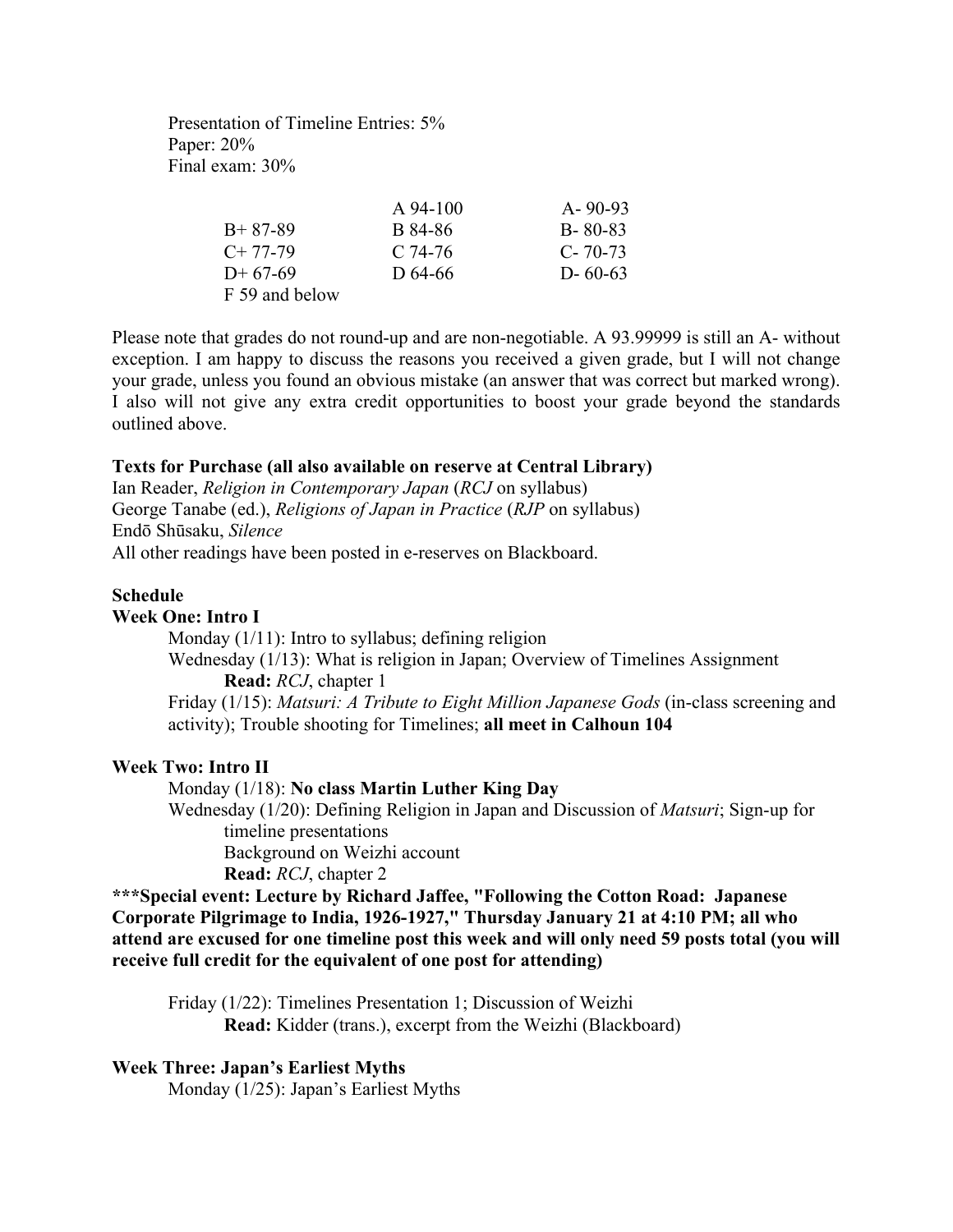Borgen and Ury, "Readable Japanese Mythology" (Blackboard)

Wednesday (1/27): Japanese Mythology and Religions through the Ages: A Preview **Read:** Kōnoshi, "Constructing Imperial Mythology" (Blackboard)

Friday (1/29): Timeline Presentations 2; Discussion of Gender and Japanese Mythology **Read:** Ambros, "Ancient Japanese Mythology: Female Divinities and Immortals" (Blackboard)

#### **Week Four: Buddhism in Japan**

Monday (2/1): Background on Buddhism and Buddhist Myths **Read:** Lopez, "The Universe" (Blackboard) Wednesday (2/3): The Introduction of Buddhism to Japan **Read:** LaFleur, "In and Out the Rokudō" (Blackboard)

Friday (2/5): Timeline Presentations 3; Discussion of Nihon ryōiki **Read:** Kyōkai, selections from *Miraculous Stories* (Blackboard)

# **Week Five: Kami and Buddhas (and the difficulties in separating them)**

Monday (2/8): Shintō and Buddhism in Medieval Japan

**Read:** Teeuwen and Breen, "Kami Shrines, Myths, and Rituals in Premodern Times," 24-44 (Blackboard)

Wednesday (2/10): The Birth of Shintō

**Read:** Teeuwen and Breen, "Kami Shrines, Myths, and Rituals in Premodern Times," 45-65 (Blackboard)

*RCJ*, chapter 3

"The Shintō Wedding Ceremony: A Modern *Norito*" (*RJP* no. 12)

Friday (2/12): Timeline Presentations 4; In-class screening of *Spirits of State*; **all meet in Calhoun 104**

**Read:** Breen, "Introduction: A Yasukuni Genealogy" (Blackboard)

#### **Week Six: Ise and Yasukuni**

Monday (2/15): Revisioning Ise

**Read:** Teeuwen and van der Veere (trans.), "The Purification Formula of the Nakatomi" (*RJP* no. 21)

Robert Morell (trans.), "Mujū Ichien's Shintō-Buddhist Syncretism"(*RJP*, 38)

Wednesday (2/17): Timeline Presentations 5; Background on Yasukuni; Preparation for Debates

**Read:** Takahashi, "Legacies of Empire"\*\*

Nitta, "And Why Shouldn't the Prime Minister Worship at Yasukuni"\*\* \*\*Half the class will read Takahashi and the other half will read Nitta in preparation for Friday's debate.

Friday (2/19): Debate on Yasukuni Shrine

No reading assignments for Friday

# **Week Seven: The** *Lotus Sutra* **and its Followers**

Monday (2/22): Original Enlightenment in Tendai **Read:** Saichō, "Universal Buddha Nature" (Blackboard) Stone (trans.), "The Contemplation of Suchness" (*RJP* no. 20)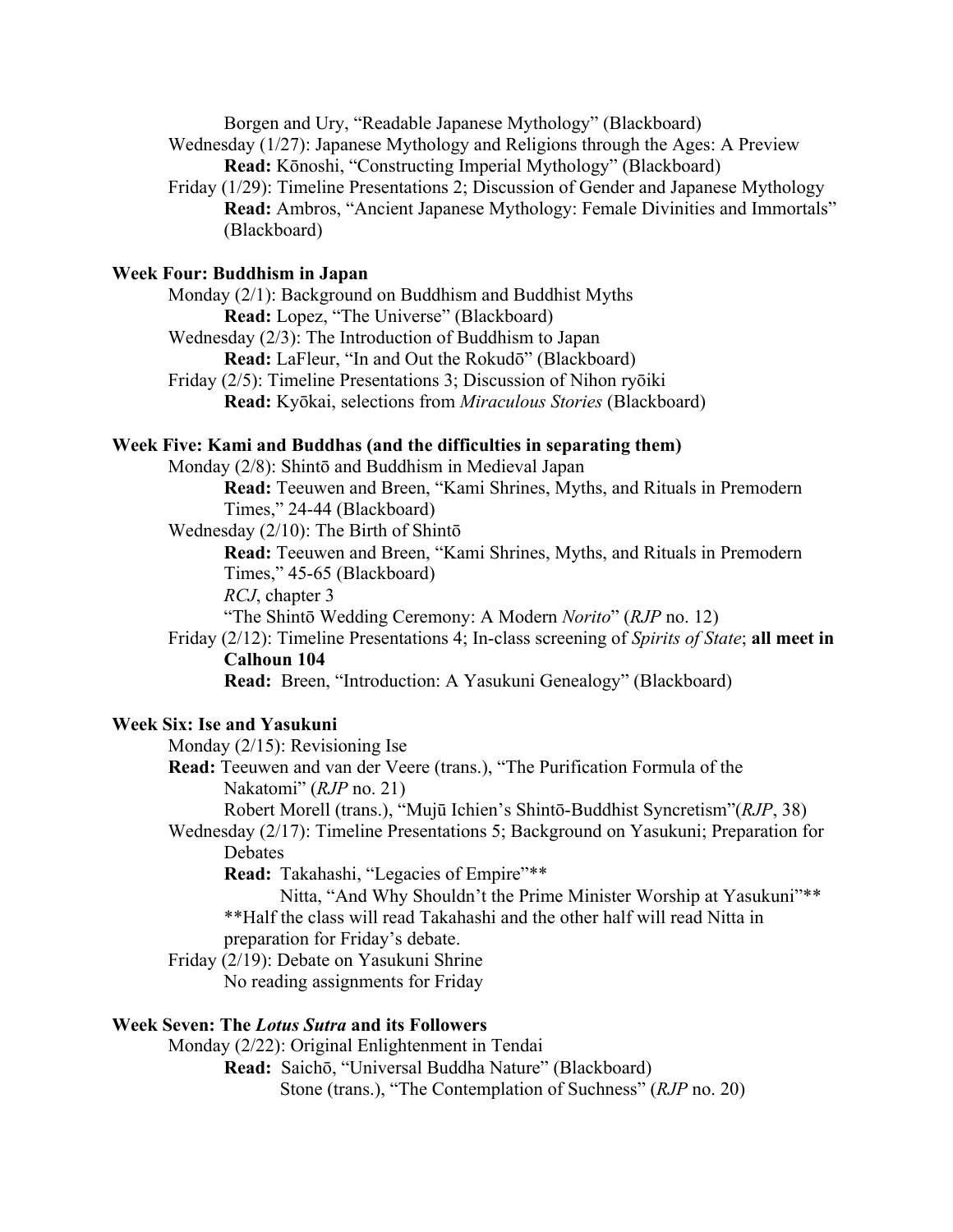Wednesday (2/24): Tendai and Nichiren; Background on New Religious Movements

**Read:** Saichō, "Vow of Uninterrupted Study of the *Lotus Sutra*" Stone, "Nichiren School" (Blackboard) Nichiren, "The One Essential Phrase" (Blackboard)

Friday (2/26): Timeline Presentations 6; Discussion of Lotus-based New Religious Movements

**Read:** McLaughlin, "Sōka gakkai in Japan" (Blackboard); web based activity on Sōka Gakkai and NRMs

#### **Week Eight: Esoteric Buddhism**

Monday (2/29): Kūkai: Life and Thought

**Read:** Kūkai, selections from *Japanese Philosophy: A Sourcebook* (Blackboard)

- Wednesday (3/2): Cult of Kūkai; In-class screening of *Arukihenro: Walking Pilgrims* (start)
	- **Read:** Tanabe (trans.), "The Founding of Mount Kōya and Kūkai's Eternal Meditation" (*RJP* no. 33)

Friday (3/4): Timeline Presentations 7; In-class screening of *Arukihenro: Walking Pilgrims* (continued); **all meet in Calhoun 104 Read:** Reader, *RCJ*, chapter 6

#### **Week Nine: Mountains and Asceticism**

Monday (3/14): Asceticism in Japan: Past and Present **Read:** Reader, *RCJ*, chapter 5 Wednesday (3/16): Shūgendō and Asceticism **Read:** Keenan (trans.), "En the Ascetic" (*RJP* no. 32) Blacker, "The Symbolic Journey" (Blackboard) Friday (3/18): Timeline Presentations 8; Discussion of "Shugendō Now" **Film**: *Shugendō Now* **(view before class; details of film screening to follow)**

# **Week Ten: Zen Practice and Thought**

Monday (3/21): Chan from China to Japan **Read:** Yampolsky, "The Development of Japanese Zen" (Blackboard) Wednesday (3/23): Dōgen and Just Sitting **Read:** Dōgen, "Universally Recommended Instructions for Zazen" and "Instructions for the Cook" (Blackboard)

Friday (3/25): Timeline Presentations 9; Discussion of Hakuin and Kōan **Read:** Hakuin, "Orategama" (excerpts, start at bottom of 115) (Blackboard)

#### **Week Eleven: Pure Lands**

Monday (3/28): Pure Land Buddhism before Pure Land Sects

- **Read:** Dobbins (trans), "Genshin's Deathbed Nembutsu Ritual in Pure Land Buddhism" (*RJP* no. 16)
	- William Deal (trans.), "Women and Japanese Buddhism: Tales of Birth in the Pure Land" (*RJP* no. 17)

Wednesday (3/30): Pure Land and True Pure Land Buddhist Sects

**Read:** Hōnen, selections from *Japanese Philosophy: A Sourcebook* (Blackboard)